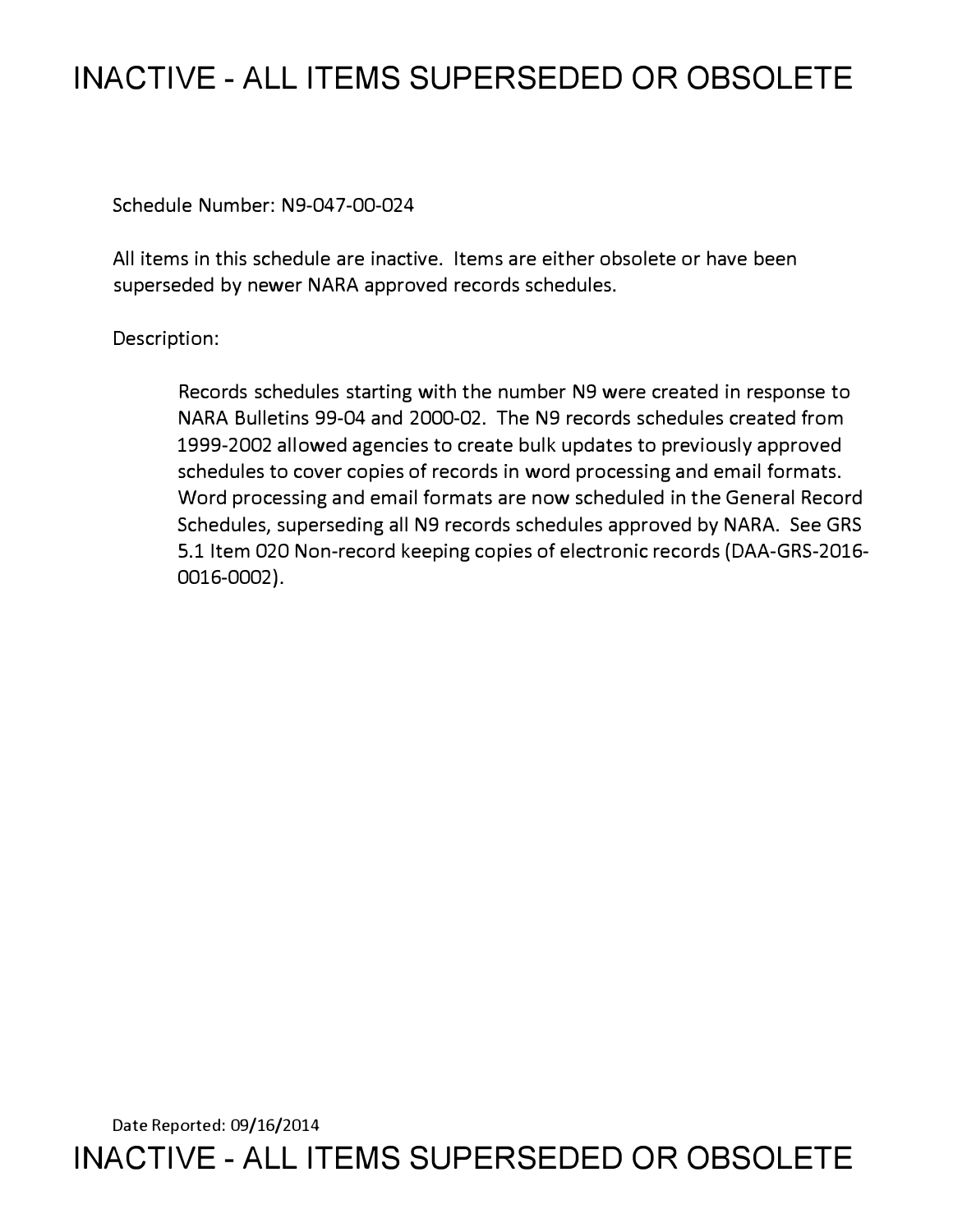| <b>REQUEST FOR RECORDS DISPOSITION AUTHORITY</b>                                                                                                                                                                                                                                                                                                                                                                                                                                                                  |                                                                                          |  | <b>JOB NUMBER</b><br><u>N9-47-00-24</u>                                                                                                                                                                                       |                           |                                           |
|-------------------------------------------------------------------------------------------------------------------------------------------------------------------------------------------------------------------------------------------------------------------------------------------------------------------------------------------------------------------------------------------------------------------------------------------------------------------------------------------------------------------|------------------------------------------------------------------------------------------|--|-------------------------------------------------------------------------------------------------------------------------------------------------------------------------------------------------------------------------------|---------------------------|-------------------------------------------|
| NATIONAL ARCHIVES & RECORDS ADMINISTRATION<br>To<br>8601 ADELPHI ROAD COLLEGE PARK, MD 20740-6001                                                                                                                                                                                                                                                                                                                                                                                                                 |                                                                                          |  | Deter 1 0 2000                                                                                                                                                                                                                |                           |                                           |
| FROM (Agency or establishment)<br>1<br><b>Social Security Administration</b>                                                                                                                                                                                                                                                                                                                                                                                                                                      |                                                                                          |  | <b>JNOJIBICATION TO AGENCY</b>                                                                                                                                                                                                |                           |                                           |
| <b>MAJOR SUBDIVISION</b><br>2                                                                                                                                                                                                                                                                                                                                                                                                                                                                                     |                                                                                          |  | In accordance with the provisions of $44 \cup S \cup C$ 3303a, the<br>disposition request, including amendments, is approved<br>except for items that may be marked "disposition not<br>approved" or "withdrawn" in column 10 |                           |                                           |
| <b>MINOR SUBDIVISION</b><br>3                                                                                                                                                                                                                                                                                                                                                                                                                                                                                     |                                                                                          |  |                                                                                                                                                                                                                               |                           |                                           |
| NAME OF PERSON WITH WHOM TO<br><b>TELEPHONE NUMBER</b><br>5<br>4<br><b>CONFER</b><br><b>Stanley Nusenko</b><br>410/965-8987<br>FAX 410/966-1704                                                                                                                                                                                                                                                                                                                                                                   |                                                                                          |  | <b>DATE</b><br>ARCHIVIST OF THE UNITED STATES<br>Helen V.<br>$5 - 8 - 00$                                                                                                                                                     |                           |                                           |
| 6<br><b>AGENCY CERTIFICATION</b><br>I hereby certify that I am authorized to act for this agency in matters pertaining to the disposition of its records and that the<br>records proposed for disposal on the attached ______ page(s) are not needed now for the business for this agency or will not be<br>needed after the retention periods specified, and that written concurrence from the General Accounting Office, under the<br>provisions of Title 8 of the GAO Manual for Guidance of Federal Agencies, |                                                                                          |  |                                                                                                                                                                                                                               |                           |                                           |
|                                                                                                                                                                                                                                                                                                                                                                                                                                                                                                                   | $\sum$ is not required<br>$\Box$ is attached, or                                         |  |                                                                                                                                                                                                                               | $\Box$ has been requested |                                           |
| SIGNATURE OF AGENCY REPRESENTATIVE<br><b>DATE</b><br>11/23/99<br>rank                                                                                                                                                                                                                                                                                                                                                                                                                                             |                                                                                          |  | <b>TITLE</b><br>SSA Records Officer                                                                                                                                                                                           |                           |                                           |
| 7 ITEM NO                                                                                                                                                                                                                                                                                                                                                                                                                                                                                                         | 8 DESCRIPTION OF ITEM AND PROPOSED DISPOSITION                                           |  | 9 GRS OR<br>SUPERSEDED JOB<br><b>CITATION</b>                                                                                                                                                                                 |                           | <b>10 ACTION TAKEN</b><br>(NARA USE ONLY) |
|                                                                                                                                                                                                                                                                                                                                                                                                                                                                                                                   | <b>Security Files</b><br>(See attached submission in response to<br>NARA Bulletin 99-04) |  |                                                                                                                                                                                                                               |                           |                                           |
| He Com to: agency<br><b>JUN 2 1 2000</b><br>115-109<br>STANDARD FORM 115 (REV 3-91                                                                                                                                                                                                                                                                                                                                                                                                                                |                                                                                          |  |                                                                                                                                                                                                                               |                           |                                           |

 $\label{eq:2.1} \frac{d\mathbf{r}}{d\mathbf{r}} = \frac{1}{2\pi}\left(\frac{d\mathbf{r}}{d\mathbf{r}}\right)^2 \frac{d\mathbf{r}}{d\mathbf{r}}\,.$ 

 $\mathcal{L}^{\text{max}}_{\text{max}}$